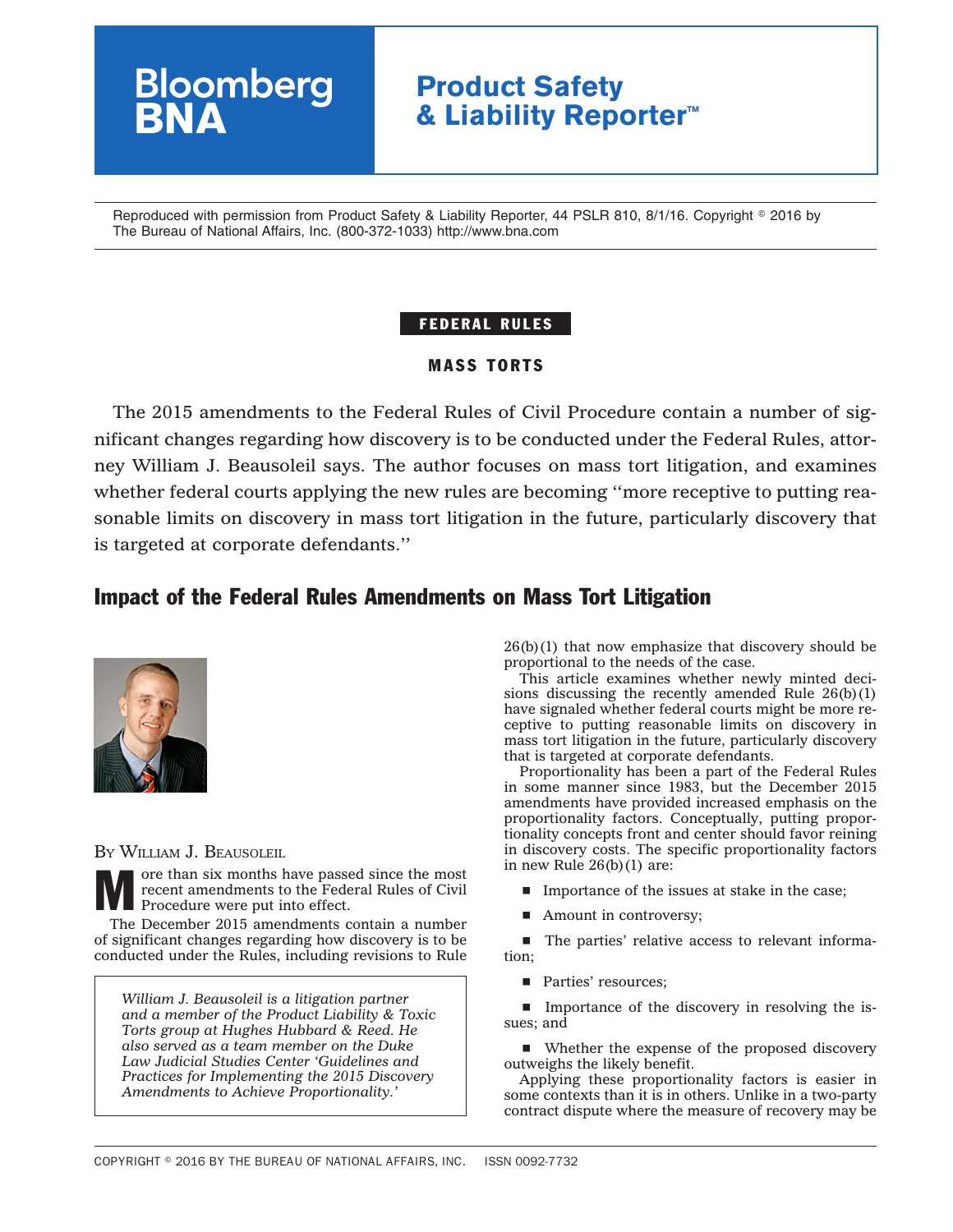relatively defined, application of these factors in the mass tort context will usually be more difficult. Looking just at the first four factors listed above, the plaintiffs' attorneys in mass torts actions usually argue that: 1) their cases involve public health and safety issues surrounding, e.g., whether a widely distributed product causes injury; 2) each of the hundreds or even thousands of plaintiffs, or possible plaintiffs, will allege injuries, including pain and suffering–type damages, that may reach or even exceed seven figures, individually; 3) that the company that, e.g., developed or sold the product necessarily possesses essentially all of the relevant information regarding the product in dispute; and 4) that the corporate defendant has resources that vastly exceed those of the typical individual tort plaintiffs.

Corporate defendants and their counsel should recognize that the individualized facts of specific mass torts might allow these contentions to be put under close scrutiny and either limited or even debunked. For example, mass torts actions are almost invariably populated by some level of inarguably non-meritorious claims, and varying degrees of injury, which plaintiffs' attorneys would like to ignore. Further, the presence and involvement of well-funded plaintiffs' bar driving the litigation should also be considered, as should the fact that not all evidence sought will necessarily be  $\lq$ "importan $\lbrack \lbrack \cdot \cdot \cdot \rbrack$  in resolving the issues."

Although the new discovery rules have barely been in effect for six months, there have been positive signs proportionality may be working to the benefit of corporate defendants facing expansive discovery requests. For example:

In March 2016 the federal court managing the Takata Airbag Multi District Litigation (''MDL'') held that the defendants in that matter were entitled to redact certain financial and marketing information from their production after applying the proportionality

analysis to the dispute. *In re Takata Airbag Prods. Liab. Litig.*, No. 15-2599-MD-MORENO, 2016 BL 107916 (S.D. Fla. Feb. 29, 2016). In so ruling, the MDL court cited a statement made in the 2015 Year-End Report on the Federal Judiciary that the December 2015 amendments ''crystalize[] the concept of reasonable limits on discovery through increased reliance on the commonsense concept of proportionality.'' Id.

A month earlier, in January 2016, the federal court assigned to the Xarelto MDL denied Plaintiffs' request for production of personnel files, citing the newly amended proportionality factors contained in Rule 26(b)(1), as well as prior Circuit law that considered the production of such materials. *In re Xarelto (Rivaroxaban) Prods. Liab. Litig.*, 313 F.R.D. 32 (E.D.La. Jan. 26, 2016).

 $\blacksquare$  Finally, although not in a mass tort context, in Douglas v. Kohl's Dep't Stores, Inc., a federal court considering a discovery dispute in consumer protection litigation rejected four motions to compel discovery and held that the plaintiff's discovery requests were not proportional to the needs of the case. *Douglas v. Kohl's Dep't Stores, Inc.*, No. No: 6:15-cv-1185, 2016 BL 131074 (M.D. Fla. Apr. 26, 2016) (finding that the requests for production of all e-mails containing a specific term (''TCPA'') from the defendant's senior management was disproportionate to the needs of the case).

As more decisions applying the newly amended rules are issued, we will know better whether the federal courts will consider challenges to discovery differently than they had prior to the Federal Rules amendments. However, these cases, and others, undoubtedly provide some positive signs that the federal courts will be more amenable to limiting discovery to only that which is proportionate to the reasonable needs of the parties involved in mass tort litigation.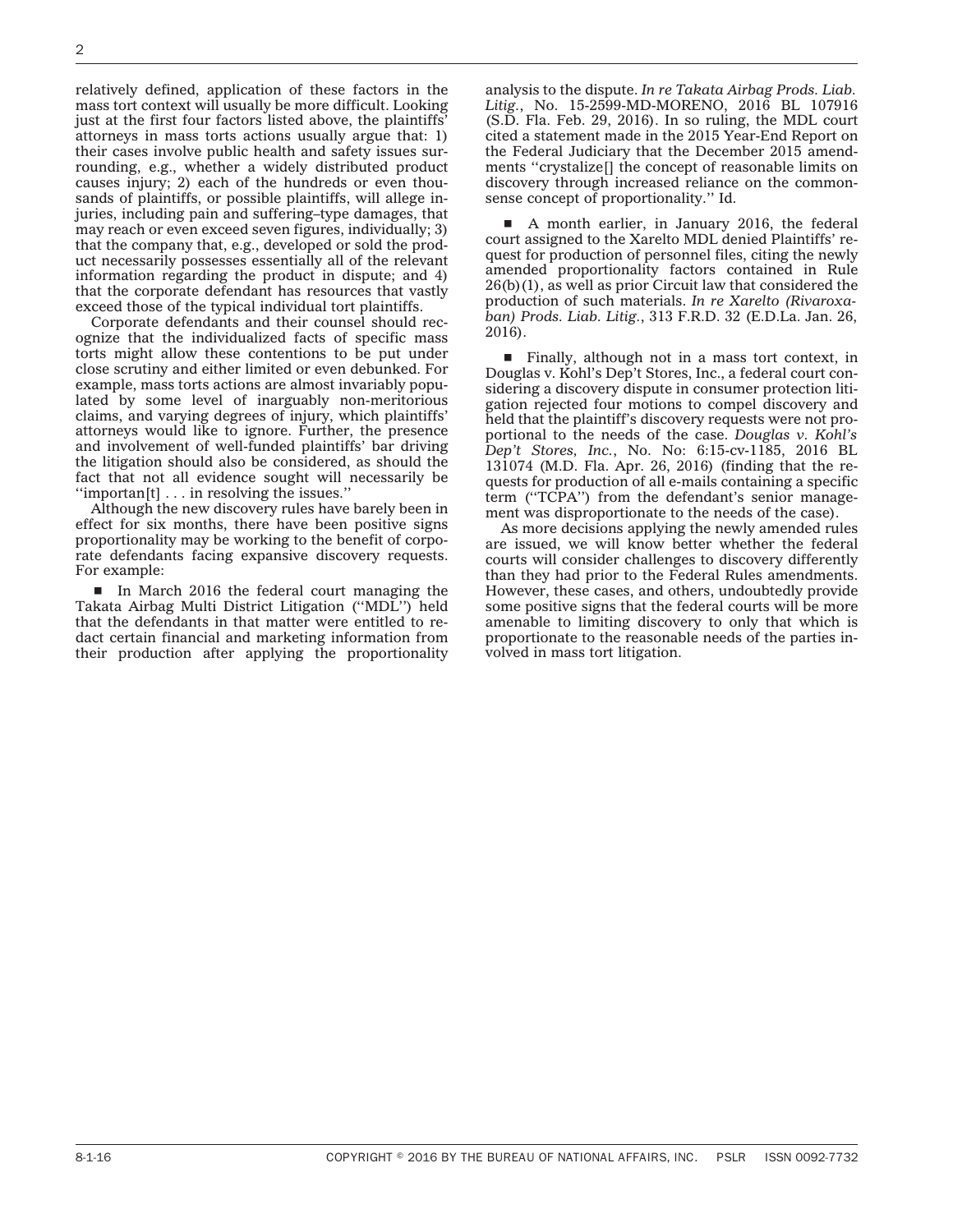# **Bloomberg Class Action Litigation Report®**

Reproduced with permission from Class Action Litigation Report, 17 CLASS 839, 8/12/16. Copyright © 2016 by The Bureau of National Affairs, Inc. (800-372-1033) http://www.bna.com

### FEDERAL RULES

#### MASS TORTS

The 2015 amendments to the Federal Rules of Civil Procedure contain a number of significant changes regarding how discovery is to be conducted under the Federal Rules, attorney William J. Beausoleil says. The author focuses on mass tort litigation, and examines whether federal courts applying the new rules are becoming ''more receptive to putting reasonable limits on discovery in mass tort litigation in the future, particularly discovery that is targeted at corporate defendants.''

## Impact of the Federal Rules Amendments on Mass Tort Litigation



BY WILLIAM J. BEAUSOLEIL

ore than six months have passed since the most recent amendments to the Federal Rules of Civil Procedure were put into effect.

The December 2015 amendments contain a number of significant changes regarding how discovery is to be conducted under the Rules, including revisions to Rule

*William J. Beausoleil is a litigation partner and a member of the Product Liability & Toxic Torts group at Hughes Hubbard & Reed. He also served as a team member on the Duke Law Judicial Studies Center 'Guidelines and Practices for Implementing the 2015 Discovery Amendments to Achieve Proportionality.'*

 $26(b)(1)$  that now emphasize that discovery should be proportional to the needs of the case.

This article examines whether newly minted decisions discussing the recently amended Rule  $26(b)(1)$ have signaled whether federal courts might be more receptive to putting reasonable limits on discovery in mass tort litigation in the future, particularly discovery that is targeted at corporate defendants.

Proportionality has been a part of the Federal Rules in some manner since 1983, but the December 2015 amendments have provided increased emphasis on the proportionality factors. Conceptually, putting proportionality concepts front and center should favor reining in discovery costs. The specific proportionality factors in new Rule  $26(b)(1)$  are:

- $\blacksquare$  Importance of the issues at stake in the case;
- $\blacksquare$  Amount in controversy;

 $\blacksquare$  The parties' relative access to relevant information;

**Parties' resources:** 

**IMPOREGO** In property in resolving the issues; and

■ Whether the expense of the proposed discovery outweighs the likely benefit.

Applying these proportionality factors is easier in some contexts than it is in others. Unlike in a two-party contract dispute where the measure of recovery may be